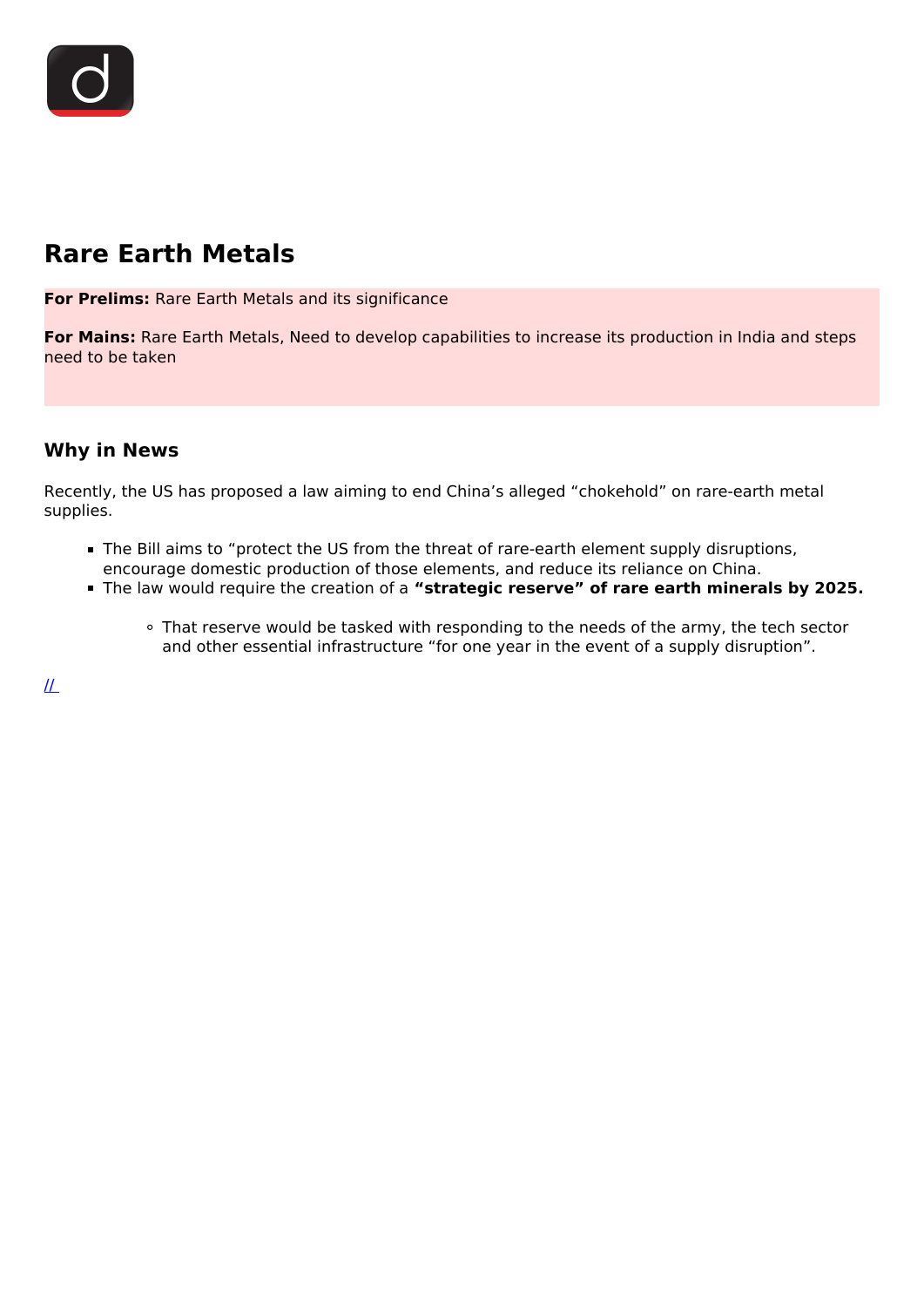

# **Key Points**

#### **About:**

- They are a set of **seventeen metallic elements.** These include the **fifteen lanthanides** on the **[periodic table](/daily-updates/daily-news-analysis/150-years-of-the-periodic-table)** in addition to **scandium and yttrium** that show similar physical and chemical properties to the lanthanides.
- The **17 Rare Earths** are cerium (Ce), dysprosium (Dy), erbium (Er), europium (Eu), gadolinium (Gd), holmium (Ho), lanthanum (La), lutetium (Lu), neodymium (Nd), praseodymium (Pr), promethium (Pm), samarium (Sm), scandium (Sc), terbium (Tb), thulium (Tm), ytterbium (Yb), and yttrium (Y).
- These minerals have **unique magnetic, luminescent, and electrochemical properties** and thus are used in many modern technologies, including consumer electronics, computers and networks, communications, health care, national defense, etc.
- Even **futuristic technologies** need these REEs (For example high-temperature superconductivity, safe storage and transport of hydrogen for a post-hydrocarbon economy, environmental global warming and energy efficiency issues).
- They are called **'rare earth'** because earlier it was **difficult to extract them from their oxides forms technologically.**
- They **occur in many minerals** but typically in low concentrations to be refined in an economical manner.

#### **India's Current Policy on Rare Earths:**

- Exploration in India has been conducted by the **Bureau of Mines and the Department of Atomic Energy.** Mining and processing has been performed by some minor private players in the past, but is today concentrated in the hands of **IREL (India) Limited** (formerly Indian Rare Earths Limited), a Public Sector Undertaking under the Department of Atomic Energy.
- India has granted government corporations such as **IREL a monopoly** over the primary mineral that contains REEs: monazite beach sand, found in many coastal states.